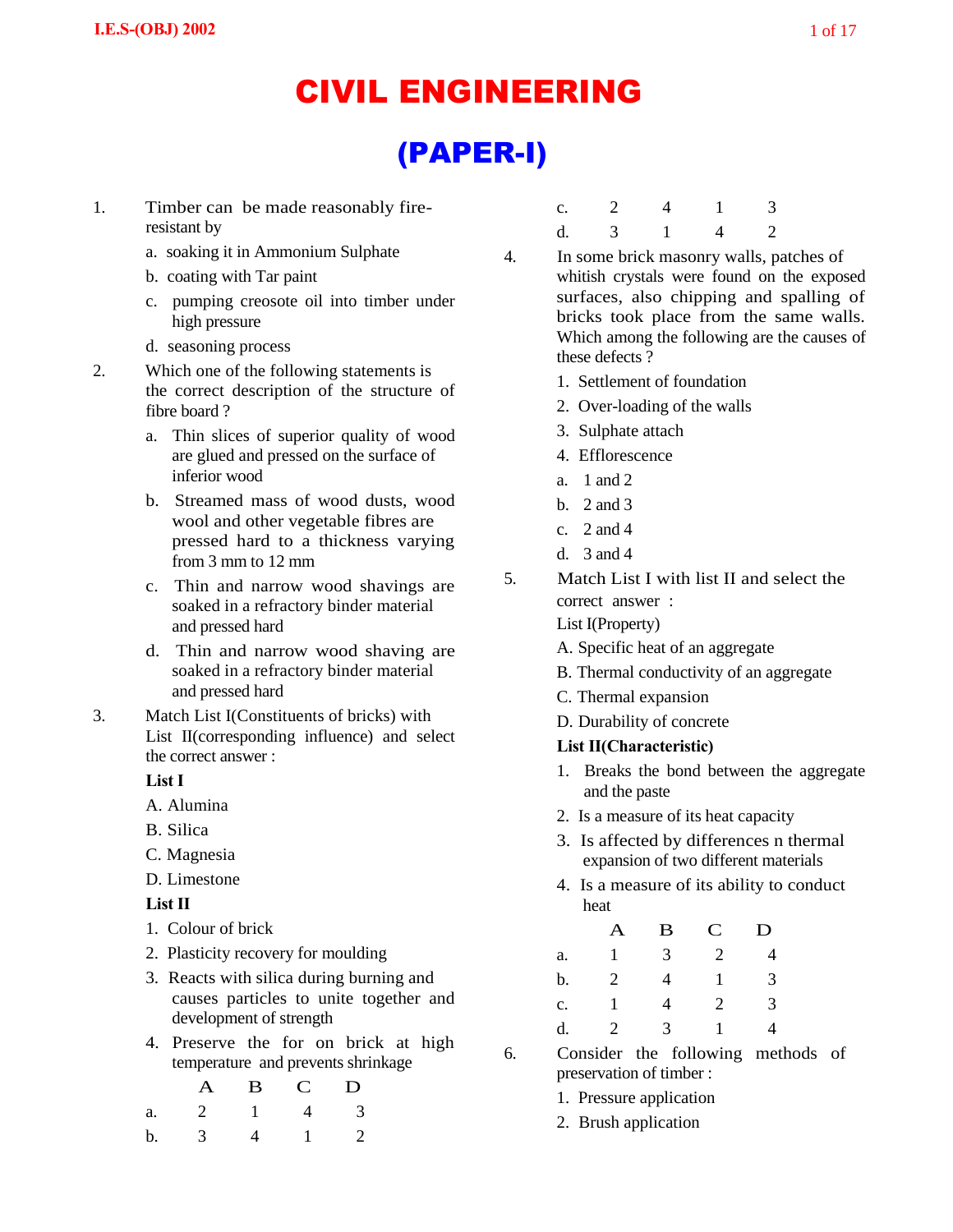- 3. Dipping
- 4. Open tank application

The correct sequence of these methods in the increasing order of their effectiveness is :

- a. 1, 3 4, 2
- b. 3, 4, 2, 1
- c. 2, 3, 4, 1
- d. 4, 2, 1, 3
- 7. Match List I with List II and select the correct answer :

#### **List I (Name of defect)**

- A. Cupping
- B. Bowing
- C. Chucks
- D. Knots

#### **List II(Definition)**

- 1. Caused by wood limbs encased by the wood of the free trunk
- 2. Caused by grain irregularities in the board and can be eliminated by proper stacking
- 3. Small cracks appearing at the ends of boards caused by too rapid drying
- 4. Unequal shrinking in the radial and tangential direction

|                | A            | B | $\mathbf C$ | D            |
|----------------|--------------|---|-------------|--------------|
| a.             | $\mathbf{1}$ | 2 | 3           | 4            |
| b.             | 4            | 3 | 2           | $\mathbf{1}$ |
| $\mathbf{c}$ . | -1           | 3 | 2           | 4            |
| d.             | 4            | 2 | 3           |              |

8. Match List I with list II and select the correct answer :

## **List I (Type of cement)**

- A. Ordinary Portland cement
- B. Rapid hardening cement
- C. Low heat cement
- D. Sulphate resistant cement

#### **List II(Characteristics)**

- 1. The percentage of  $C_3S$  is maximum and is of the order of 50%
- 2. The percentages of C2S and C3S are the same and of the order of 40%
- 3. Reacts with silica during burning and causes particles to unite together and development of strength

4. Preserves the for of brick at high temperature and prevents shrinkage

|                | Α              | B | $\mathbf C$ | D |
|----------------|----------------|---|-------------|---|
| a.             | $\overline{2}$ | 4 |             | 3 |
| b.             | 3              | 1 | 4           | 2 |
| $\mathbf{c}$ . | 2              |   | 4           | 3 |
| d.             | 3              | 4 |             | 2 |

9. Match List I with List II and select the correct answer :

#### **List I(Type of cement)**

- A. High strength Portland cement
- B. Super sulphated cement
- C. High alumina cement
- D. Rapid hardening Protland cement

#### **List II(Property/Characteristic)**

- 1. Should not be used with any admixture
- 2. Is extremely resistant to chemical attach
- 3. Gives a higher rate of heat development during hydration of cement
- 4. has a higher content of tricalcium silicate

|    | A | B | $\mathbf C$ | D |
|----|---|---|-------------|---|
| a. | 3 | 2 | 1           | 4 |
| b. | 4 | 1 | 2           | 3 |
| c. | 3 |   | 2           | 4 |
| d. | 4 | 2 | 1           | 3 |

- 10. Consider the following stages in the manufacturing of bricks :
	- 1. Weathering
	- 2. Moulding
	- 3. Tempering

The correct sequence of these stages in the manufacturing of the bricks, is

- a. 1, 2, 3
- b. 2, 3, 1
- c. 1, 3, 2
- d. 3, 2, 1
- 11. Four main oxides present in ordinary Portland cement are : CaO,  $Al_2O_3$ , SiO<sub>2</sub> and  $Fe<sub>2</sub>O<sub>3</sub>$ . Identify the correct ascending order of their proportions in a typical composition of OPC
	- a.  $Al_2O_3$ , Fe<sub>2</sub>O<sub>3</sub>, CaO, SiO<sub>2</sub>
	- b.  $\text{Al}_2\text{O}_3$ , CaO, Fe<sub>2</sub>O<sub>3</sub>, SiO<sub>2</sub>
	- c. Fe<sub>2</sub>O<sub>3</sub>, Al<sub>2</sub>O<sub>3</sub>, SiO<sub>2</sub>, CaO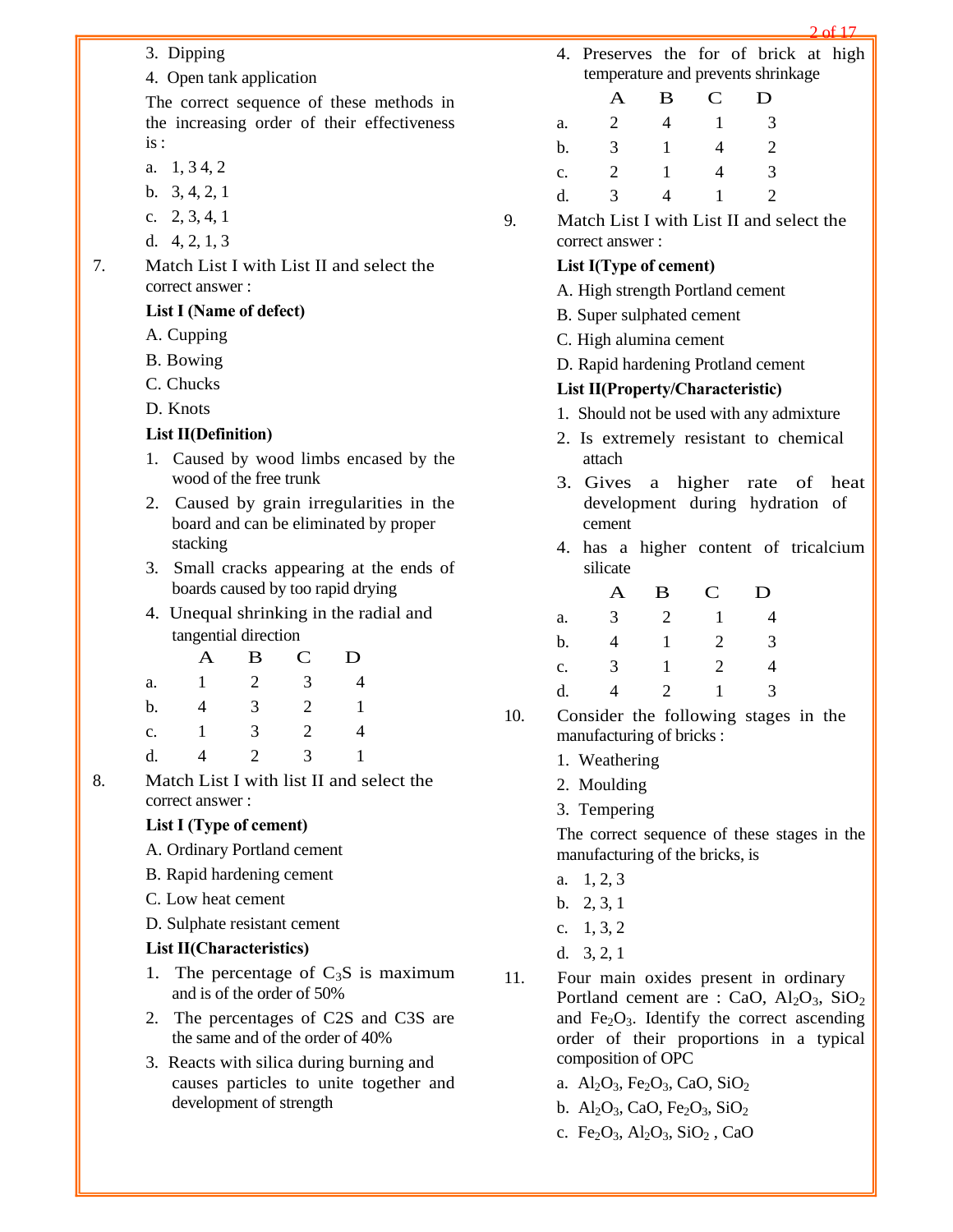d. Fe<sub>2</sub>O<sub>3</sub>, SiO<sub>2</sub>, Al<sub>2</sub>O<sub>3</sub>, CaO

12. Consider the following statements :

Pozzolana used as an admixture in concrete has the following advantages :

- 1. It improves workability with lesser amount of water
- 2. It increases heat of hydration and so sets the concrete quickly
- 3. It increases resistance to attach by salts and sulphates
- 4. It leaches calcium hydroxide

Select the correct answer using the code given below :

- a. 1, 2, 3 and 4
- b. 1, 2, and 4
- c. 1 and 3
- d. 2, 3 and 4
- 13. The length of time for which a concrete mixture will remain plastic is usually more depended on
	- a. the setting time of cement than on the amount of mixing water and atmospheric temperature
	- b. the atmospheric temperature than on the amount of mixing water and the setting time of cement
	- c. the setting time of cement and the amount of mixing water than on atmospheric temperature
	- d. the amount of mixing water used and atmospheric temperature than on the setting time of cement

14.

Which one among the following is the correct free body diagram for a portal frame shown in Figure given above ?

c.

d.

15. Consider the following statements :

Mohr's circle is used to determine the stress on an oblique section of a body subjected to

- 1. direct tensile stress on one plane accompanied by a shear stress
- 2. direct tensile stresses in two mutually perpendicular directions accompanied by a simple shear stress
- 3. direct tensile stress in two mutually perpendicular directions
- 4. a simple shear stress

Select the correct answer using the codes given below :

- a. 1 and 4
- b. 2 and 3
- c. 1, 2, 3 and 4
- d. 1, 2 and 3
- 16. A bar of square cross- section, having an area of cross-section 'A' is subjected to a compressive force 'P' as shown in the figure

The intensity of the tangential stress on the oblique plane is given by

- a. P sin  $2\Box$
- b. P cos  $2\Box$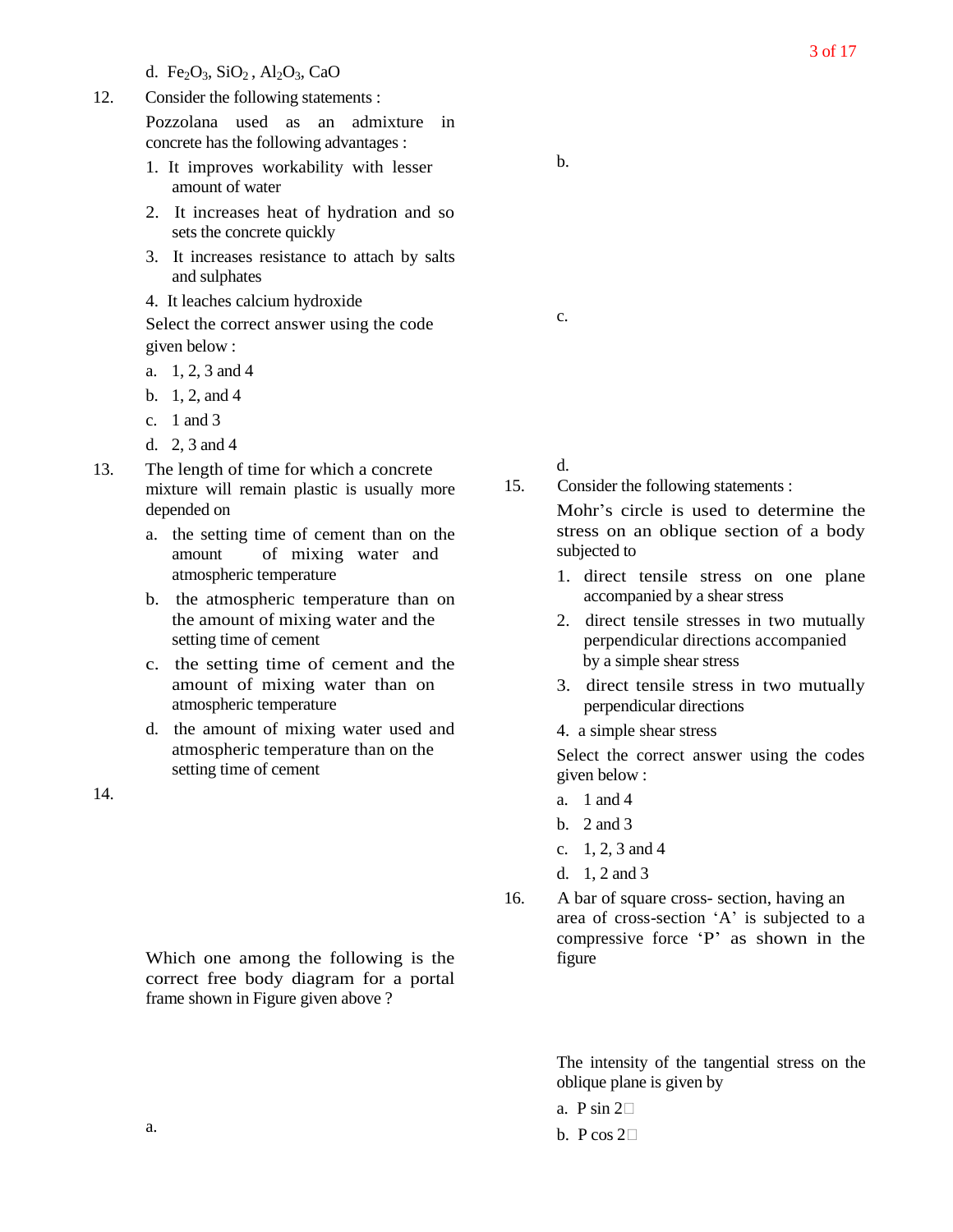c.  $P/2 \sin 2\Box$ 

d. P/2 cos  $2\Box$ 

17. The ratio of the torsional moment s of resistance of a solid circular shaft of diameter D, and a hollow circular shaft having external diameter d and internal diameter d is given by

a. 
$$
D^{4}
$$

$$
\overline{D}^{4} \square d
$$

4

3 3

$$
b. \quad D^4 \Box d^4
$$

$$
\begin{array}{c}\nD \\
\hline\nD \\
c.\n\end{array}
$$
\n
$$
\begin{array}{c}\n\frac{3}{3} \\
\hline\n\frac{3}{4} \\
\hline\n\frac{3}{4}\n\end{array}
$$

d. 
$$
\frac{D_3}{D_3}
$$

- $D^{^3}\Box d^{^3}$ 18. Clapeyron's theorem is applied to a. Simply supported beam
	- b. Propped cantilever beam
	- c. Fixed & continuous beam
	- d. Continuous beam only
- 19. The valiration of the hoop stress across the thickness of a thick cylinder is
	- a. linear
	- b. uniform
	- c. parabolic
	- d. hyperbolic
- 20. The bulk modulus of elasticity of a material is twice its modulus of rigidity. The Poisson's ratio of the material is
	- a. 1/7
	- b. 2/7
	- c. 3/7
	- d. 4/7
- 21. Match List I with List II and select the correct answer :

#### **List I**

- A. Assumption in the theory of simple bending
- B. The point at which the bending stress is maximum for any cross-section
- C. The point at which the bending stress is zero for an y cross-section
- D. The point in the cross-section through which the neutral axis passes

## **List II**

1. Neutral axis

- 2. Centroid
- 3. The plane sections remain plain
- 4. Extreme fibre
- 5. The cross-section is circular

A B C D a. 5 4 1 2 b. 3 1 2 4 c. 5 1 2 4 d. 3 4 1 2

A rectangular beam of width 200 mm and

22.

depth 300 mm is subjected to a shear force

of 200 kN. The maximum shear stress produced in the beam is a. 10.0 MPa

- b. 7.5 MPa
- c. 5.0 MPa
- d. 3.00 MPa
- 23. A symmetrical channel section is made of a material which is equally strong in tension and compression. It is used as a simply supported beam with its web horizontal to carry vertical loads. It will
	- a. be strongest if the web is used as top face
	- b. be strongest if the web is used as bottom face
	- c. be equally strong in (a) and (b) above
	- d. not be possible to state which of the above statements is correct
- 24. For which of the following conditions, the virtual work should be zero according to the Principle of virtual work ?
	- 1. A body moving with constant acceleration
	- 2. A body rotating with constant speed
	- 3. A body in equilibrium
	- 4. A body moving with constant momentum

Select the correct answer using the codes given below :

- a. 1 only
- b. 1 and 2
- c. 3 only
- d. 4 only

25.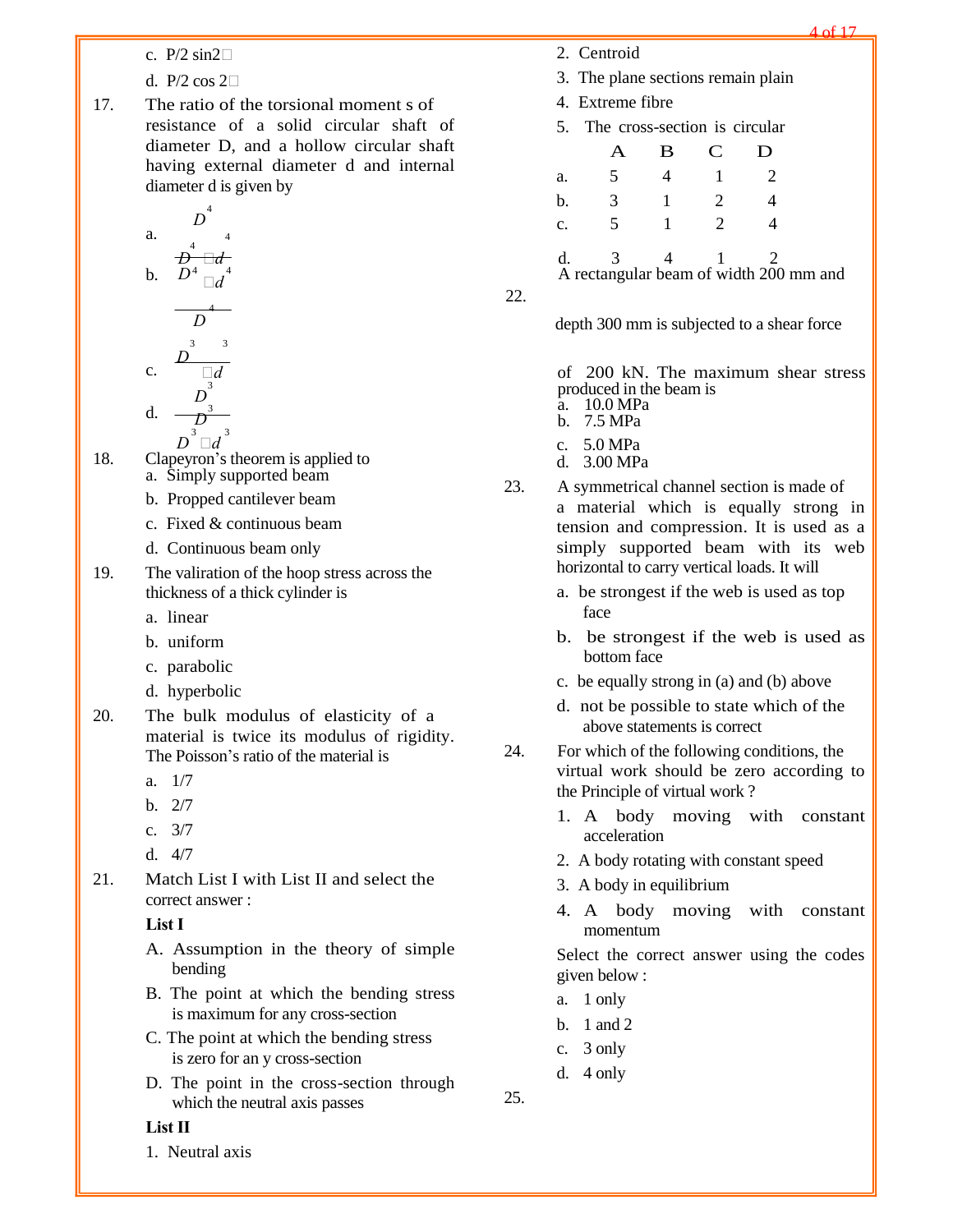- c. Zero
- d. 12 kN compressive
- 29. A free body diagram of a body shows
	- a. A body isolated from all external effects without considering its own weight
	- b. A body isolated form its surroundings and all external forces acting on it
	- c. A body isolated from its surroundings and all external actions on it
	- d. A body isolated fro its surroundings and all internal forces acting on it
- 30. Neglecting self weight, which of the following beams will have points of contraflexure?
	- a. A simply supported beam with uniformly distributed load over part of the structure
	- b. An overhanging beam with loading only over supported span and not on overhangs
	- c. Fixed beam subjected to concentrated load
	- d. Cantilever beam subjected to uniformly varying load with zero load at free end

31.

The absolute maximum bending moment in the beam is

- a.  $\Box 2P \Box a \Box$
- b.  $\Box 5P \Box a \Box$
- c.  $\Box 4P \Box a \Box$
- d.  $\Box$ *P* $\Box$ *a* $\Box$
- 32. Which one of the following pairs is NOT correctly matched ?

| <b>Boundary conditions</b> | Euler's buckling                           |
|----------------------------|--------------------------------------------|
| of column                  | load                                       |
| a. Both ends hinged        | : $\Box^2$ El/ $l^2$                       |
| b. Both ends fixed         | $4\square^2$ El / $l^2$                    |
| c. One end fixed and       | : $\Box$ El/4 <sup><math>\ell</math></sup> |
| other end free             |                                            |

 $p_1$  and  $p_2$  are two equal tensile principal stresses. On the plane AB inclined at  $45^{\circ}$  to the plane of  $p_1$ 

- a. the shear stress is a maximum
- b. the normal stress is zero
- c. the shear stress is zero
- d. the normal stress is maximum

26.

In the symmetrical channel section shown in the figure, which point is likely to be the shear center ?

a. A

- b. B
- c. C
- d. D

27.

The force in member AB is

- a. 5kN compression
- b. 2 kN compression
- c. Zero
- d. 7 kN compression

28.

The force in the member BD of the truss shown in the figure given above is

- a. 4 kN tensile
- b. 4 kN compressive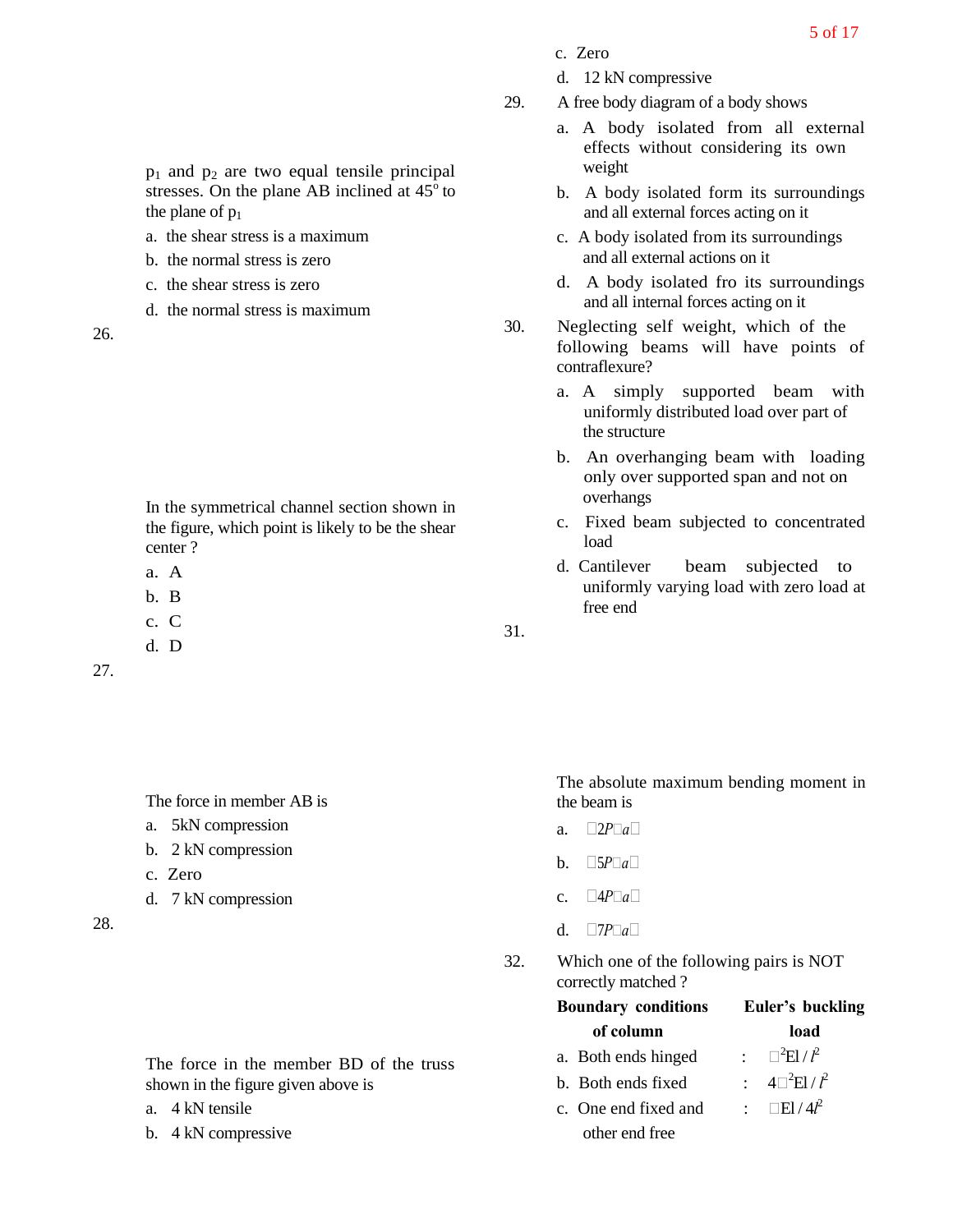- d. One end fixed and :  $2 \Box$ <sub>2</sub>EI/ $l^2$ the other hinged
- 33. For a two-hinged parabolic arch,  $V=$  is sum of the vertical forces on the left hand side of the section. H is the horizontal thrust. If  $\Box$  is the angle of tangent at the point on arch with the horizontal, the shearing force at section form left hand side is given by
	- a.  $V_x \sin \Box$  H cos  $\Box$
	- b.  $V_x \cos \Box H \sin \Box$
	- c.  $V_x \sin \Box + H \cos \Box$
	- d.  $V_x \cos \Box + H \sin \Box$

#### 34.

In the truss shown in the figure given above, which one of the following members has no force induced in it ?

- a. CD
- b. CE
- c. CF
- d. DF

35.

A joint of a roof truss has been isolated and shown in Figure (i). the force polygon for the joint is the shown in Figure (ii). Member 'a' is in compression, member 'd' is in tension.

Which one of the following is correct ?

- a. Both b and c are in tension
- b. Both b and c are in compression
- c. b is in tension, c is in compression
- d. b is in compression, c is in tension
- 36. Match List I with List II and select the correct answer :

## **List I**

- A. Torque-twist relationship for a circular shaft
- B. Strain energy of elastic torsion
- C. Circumferential shear stress
- D. Maximum shearing stress due to combined torsion and direct stress

#### **List II**

- 1.  $1/2 \quad \Box^2 \Box 4 \Box^2$
- 2.  $Gr \Box / l$
- 3.  $(GJ/2l)$ <sup>2</sup>
- 4. GJ

|    | Α              | B | $\mathbf C$ | D |
|----|----------------|---|-------------|---|
| a. | $\overline{2}$ | 3 | 4           |   |
| b. | 4              | 1 | 2           | 3 |
| c. | 2              | 1 | 4           | 3 |
| d. | 4              | 3 | 2           |   |

37.

A beam ( $El = constant$ ) of span L is subjected to clockwise moments M at both the ends A and B. The rotation of end A works out to be

- a. ML / 2 El
- b. ML / 3 El
- c. ML / 4 El
- d. ML / 6 El
- 38. Consider the following statements :

The principle of superposition is not applicable when

- 1. the material does not obey Hooke's law
- 2. the effect of temperature changes are taken into consideration
- 3. the structure is being analysed for the effect of support settlement

Which of the above statements is/are correct ?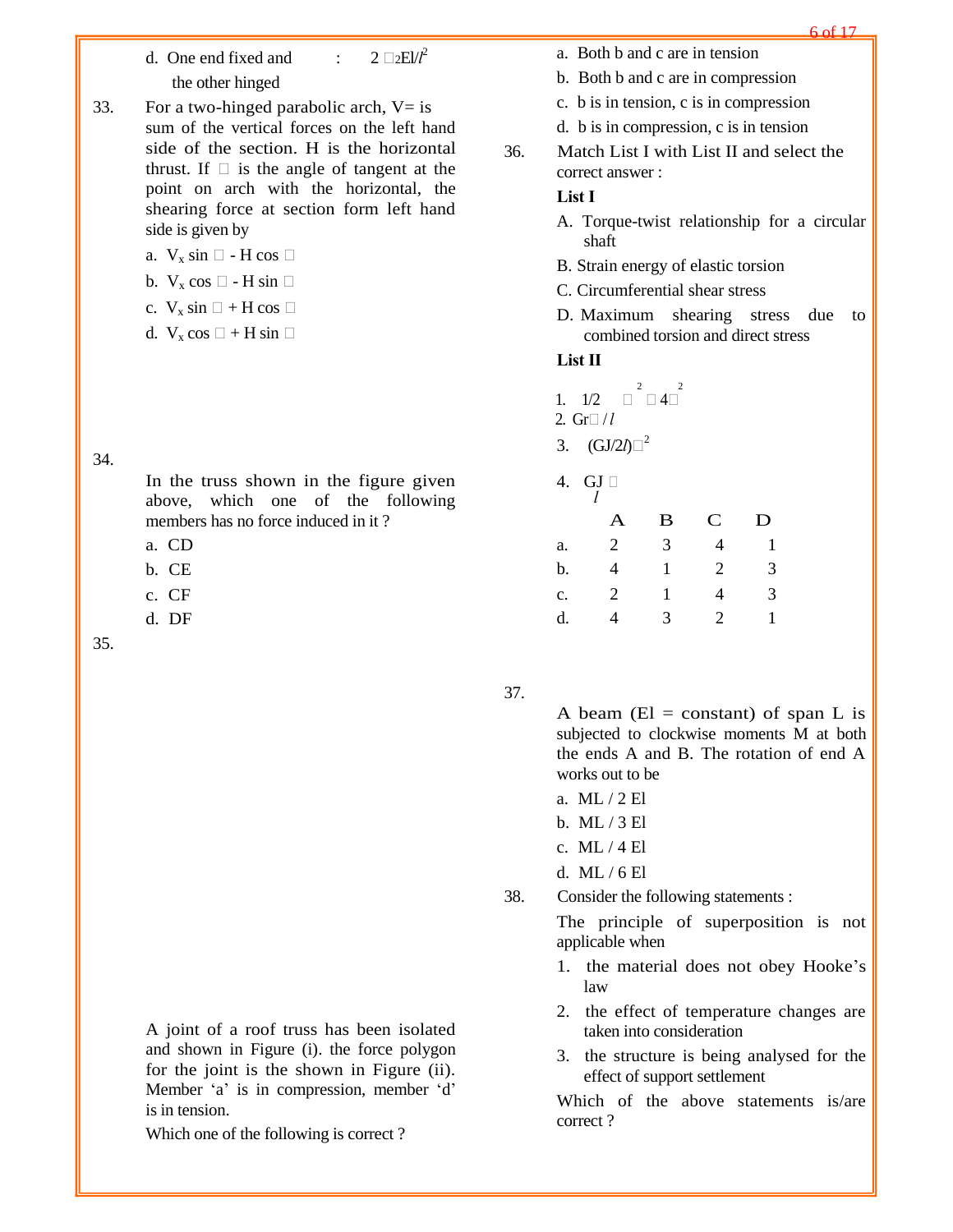- a. 1 only
- b. 1 and 2
- c. 2 and 3
- d. 1, 2 and 3
- 39. Which of the following apply to 'fully rigid design' of steel structures ?
	- 1. End connections are capable of transmitting moments
	- 2. angle between member s at the joint does not change
	- 3. The structure is assumed to be pinpointed
	- 4. A reduction in the maximum bending moment is permitted to provide a degree of direction fixity

- a. 1, 2 and 3
- b. 1 and 2
- c. 1, 3 and 4
- d. 2, 3 and 4

#### 40.

For the propped cantilever shown in the figure, influence line for reaction at the propped end is given by  $y_1 = f(x)$ . The influence line ordinate  $(y_2)$  for moment at A is given by the equation

- a.  $y_2 = f(x)$
- b.  $y_2 = f(x) . x$
- c.  $y_2 = x f(x)$ .x
- d.  $y_2 = x f(x)$ . L
- 41. In a system two weightless rigid bars AB and BC of length 'a' each having hinge supports at the ends. A and C, respectively, are connected to each other at B by a frictionless hinge (internal hinge). The rotation at the hinge is restrained by a rotational spring of stiffness k and system assumes a straight line configuration ABC. The rotation at the supports due to vertical load P acting at joint B is
	- a. Pa / 2k
	- b. Pa / 4k
	- c.  $Pa / k$
	- d.  $2 Pa/k$
- 42. A solid circular shaft, ABC, has a total length of '3 a'. A gear wheel positioned at B, at distance 'a 'from the left hand end A, exerts a torque T. If the ends A and C are instantaneously locked in position by brakes just before the torque is applied, the torsional moments induced in both segments  $T_1$  (AB) and  $T_2$  (BC) are in the ratio
	- a.  $3:1$
	- b.  $2:3$
	- c.  $1:2$
	- d.  $2:1$

43.

The degree of indeterminacy of the beam given above is

- a. zero
- b. one
- c. two
- d. three

44.

For the frame shown above, the distribution factors for members BC and BA at joint B are

- a. 0.4, 0.6
- b. 0.5, 0.5
- c. 0.6, 0.4
- d. 0.7, 0.3
- 45. Creep of a material is a property indicated by
	- a. a time-dependent strain of the material
	- b. elongation of the material due to changes in the material properties
	- c. shortening caused by shrinkage of the member
	- d. the decrease in the volume of the material affected by the weather conditions
- 46. Principle of minimum strain energy is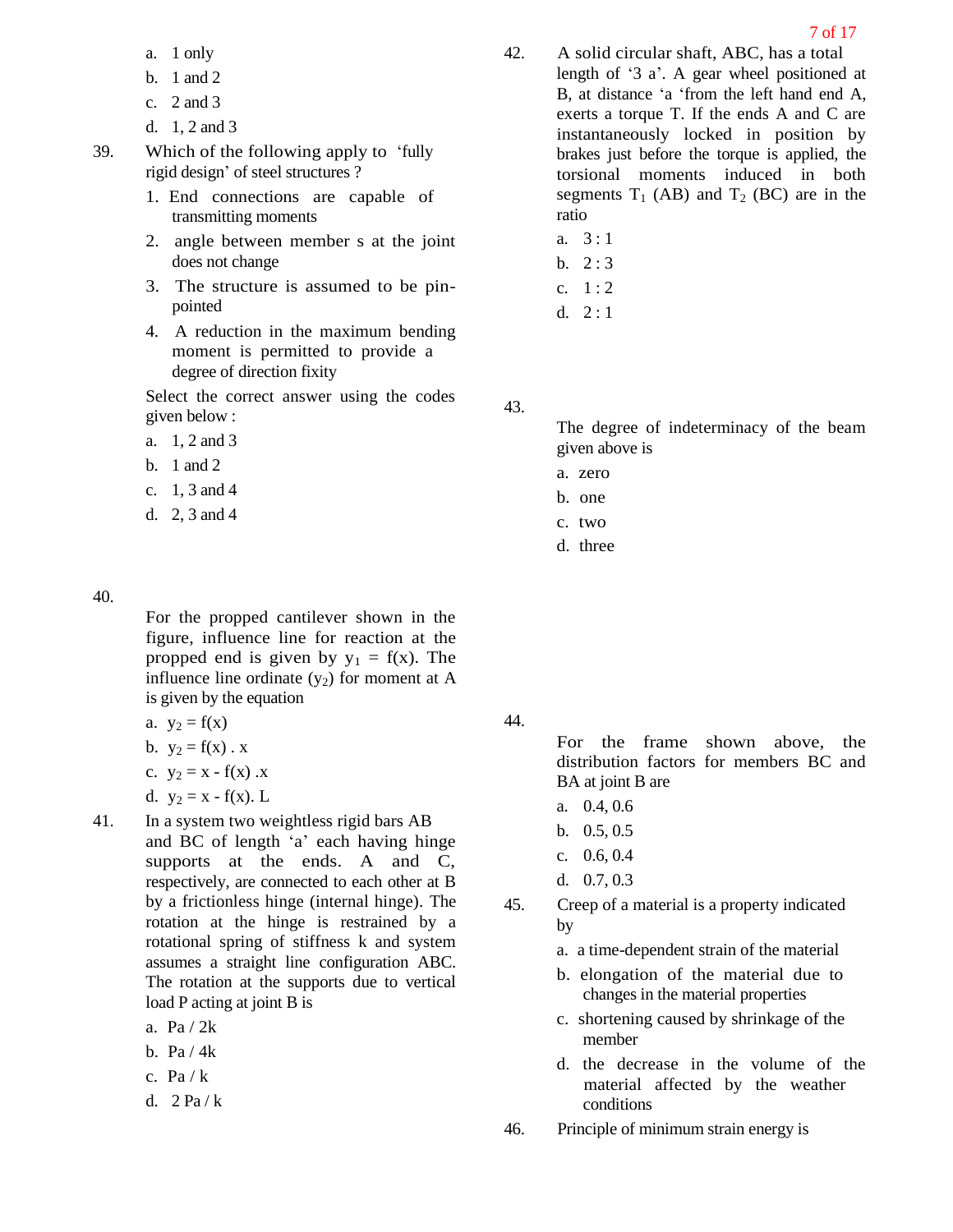- 1. a particular case of Castigliano's first theorem
- 2. a particular case of Castigliano's second theorem
- 3. applicable only when the redundant supports do not yield
- 4. applicable even when the redundant supports yield

- a. 1 and 3
- b. 1 and 4
- c. 2 and 3
- d. 2 and 4
- 47. Two shafts having same length and material are joined in series and subjected to a torque of 10 kNm. If the ratio of their diameters is 2 : 1, then the ratio of their angles of twist is
	- a. 16 : 1
	- b.  $2:1$
	- c.  $1:2$
	- d.  $1:16$

48. Resilience is

- a. Maximum strain energy
- b. Recoverable strain energy
- c. Total potential energy
- d. Shear strain energy(Beyond Hooke's law)
- 49. The slenderness ratio of a compression member in the context of Rankine's formula is defined as where  $A_f$  is the area of each flange and Aw

a. least lateral dimension 54.

effective length

b. least radius of gyration

effective length

- c. least lateral dimension length
- d.

least radius of gyration

- reaction at B is and 1.1 respectively, will be
	-
	-
	-
- 51. The elements that are normally subjected to combined bending and axial forces are
	- a. struts in reinforced concrete members
	- b. the member s in long span bridges
	- c. columns in framed structures
	- d. space truss members
- 52. Which among the following assumptions are made in the design of roof trusses ?
	- 1. Roof truss is restrained by the reactions
	- 2. Axes of the members meeting at a joint intersect at a common point
	- 3. riveted joints act as frictionless hinges
	- 4. Loads act normal to roof surface

Select the correct answer using the codes given below :

- a. 1, 2 and 4
- b. 2, 3 and 4
- c. 1, 3 and 4
- d. 1, 2 and 3
- 53. The effective flange area in tension of a palte girder is equal to
	- a.  $A_f$ A <sup>w</sup> b.  $A_f \Box$ c.  $A_f \Box$ d.  $A_f \Box$  $\overline{2}$  $\overline{A_{w}}$ 8  $\overline{A_{w}}$ 6

length is the web area

- The maximum deflection in timber beams or joints should not be greater than
	- a. span / 300
	- b. span / 325
	- c. span / 360
	- d. span / 380
- 55. A simply supported rectangular beam of spam 20.0 m is subjected to u.d.l. The 50. A propped cantilever of span 4 m is fixed minimum effective depth required to check at A and propped at B. The beam carries a deflection of this beam, when modification u.d.l. of 1 t/m over the entire span. The factor for tension and compression are 0.9
	- a.  $5/2$  t a. 2.0 m
	- b.  $2t$  b.  $1.8 \text{ m}$
	- c. 1 t c.  $1.3 \text{ m}$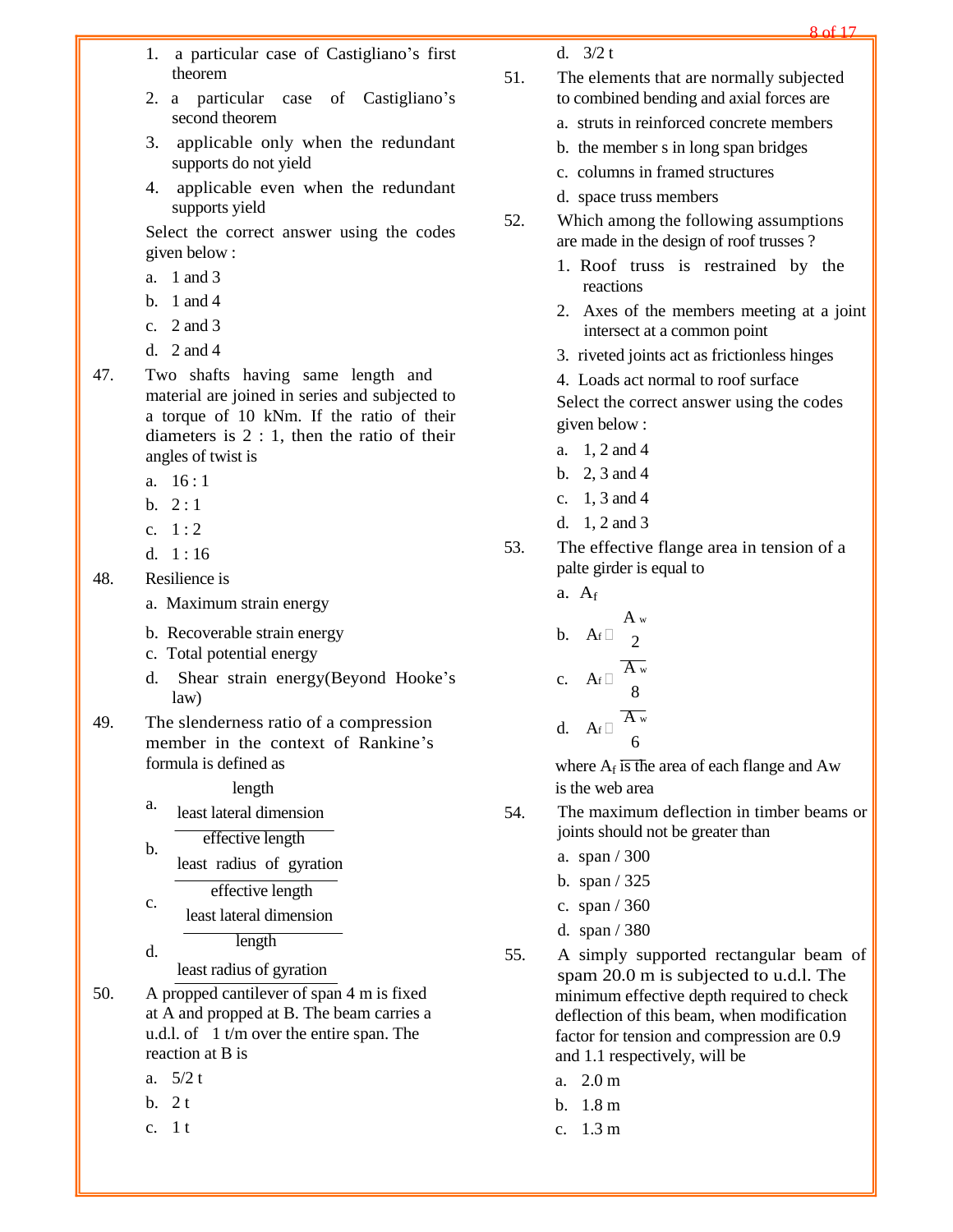d. 1.0 m

- 56. Prestressing of indeterminate structure should take care of the following :
	- 1. High strength concrete
	- 2. High tensile steel
	- 3. Load balancing
	- 4. particle safety factors

Select the correct answer using the codes given below :

- a. 1 and 3
- b. 2, 3 and 4
- c. 1, 2 and 4
- d. 1, 2, 3 and 4
- 57. For a portai truss column fixed at the base, the point of contraflexure is assumed at
	- a. a distance mid-way between the base and the foot of the knee brace
	- b. a distance mid-way between the base and top of the column
	- c. the foot of the knee brace
	- d. quarter distance between base and top of the column
- 58. As the span of a bridge increases, the impact factor
	- a. decreases
	- b. increases
	- c. remains constant
	- d. increases up to a critical value of span and then decreases
- 59. A gantry girder has been provided with the following section shown in the following figures

In which case(s), the allowable stresses in being compression is equal to that in tension ?

Select the correct answer using the cods given below :

- a. 1 and 2
- b. 2 and 3
- c. 4 only
- d. 3 only

60.

The effective length of the member shown in the figure is equal to

- a. 1.2 L
- b. 1.5 L
- c. 2.0 L
- d. 3.0 L
- 61. In a compression member, plate element may buckle locally before the entire member fails. To avoid this, which of the following recommendations are made ?
	- 1. Thickness of members is taken in terms of lengths of compression members
	- 2. length of element is increased
	- 3. length of member is increased
	- 4. Outstand is decreased

Select the correct answer using the codes given below :

- a. 1 , 2 and 3
- b. 1, 2 and 4
- c. 2 and 3
- d. 1 and 4
- 62. Figure given below shows a fixed beam of steel

At the point of collapse, the value of load W will be

- a.  $10 M_p/L$
- b.  $15 M_p/L$
- c.  $20 M_p/L$
- d.  $25 M_p/L$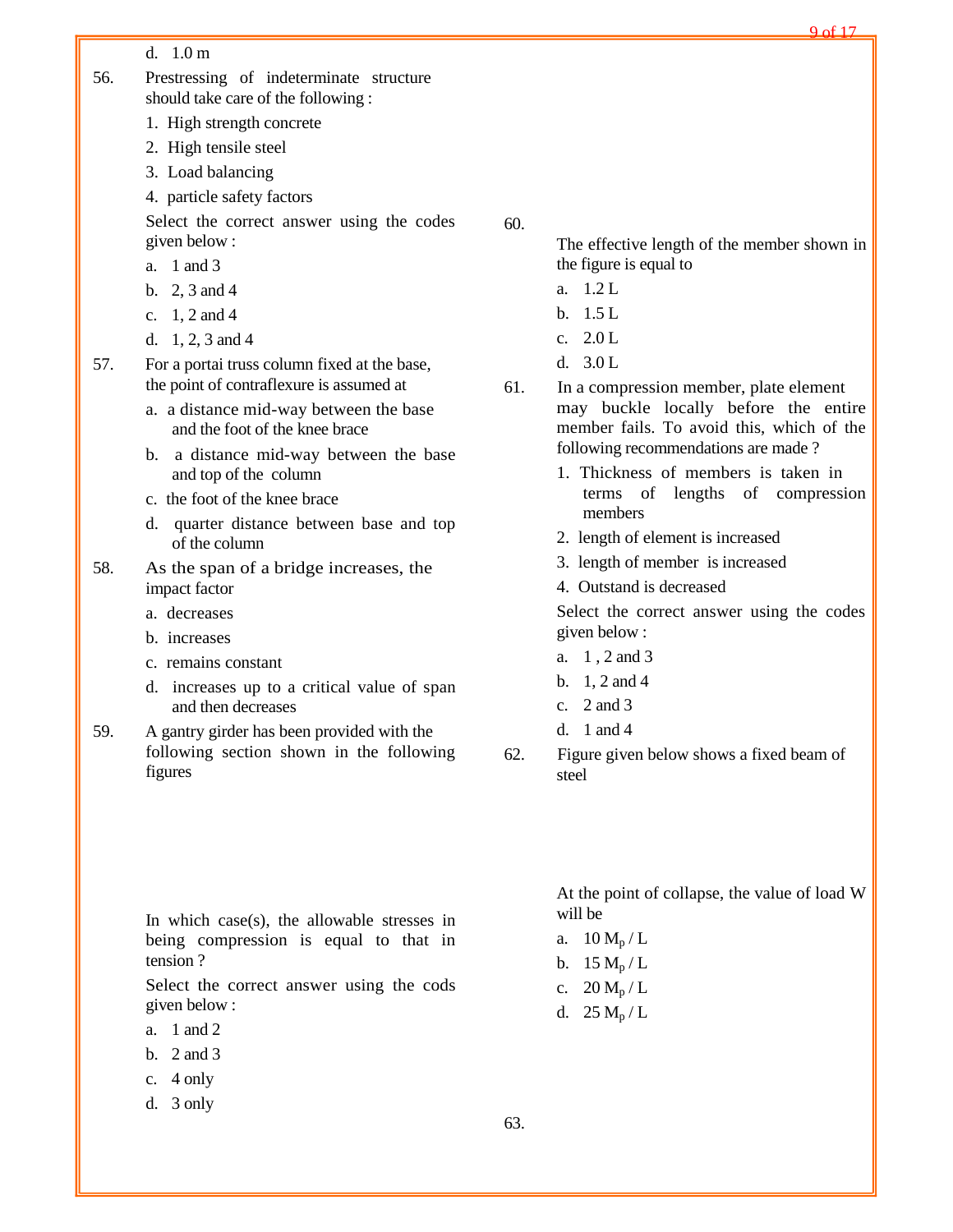A rigid plate C is fastened to steel rod A of area S and to steel pipe B of area 2S. The other ends of A and B are fastened to rigid supports. When the force P is zero, there are no stresses in A and B. The yield stresses in tension and compression  $\Box_{v}$ . The collapse load P under yield condition is

- a.  $\square_{\rm v}$ S
- b.  $2 \square_{v} S$
- c.  $3 \square_{v} S$
- d.  $\Box_{\rm v}$  S/2
- 64. A continuous beam ABC of two equal spans AB and BC carries a load P at Z, the centre of BC. Then the magnitude of collapse load P is equal to



- d.  $8 M_p / l$
- 65. The shape factor for a solid circular section of diameter D is equal to
	- a.  $D/2\square$
	- b.  $15/2\Box$
	- c.  $16/3$
	- d.  $D/8$
- 66. Gross flange area for a riveted plate girder is to be designed considering net area as 80% of its gross area. Consider width of the flange as 500 mm while web plate as 1000 mm  $\Box$  12 mm. The girder is to resist a maximum BM of 4500 kNm. Maximum allowable bending stress in tension is 150 MPa. Gross flange area is
	- a.  $22000 \text{ mm}^2$
	- b.  $35500 \text{ mm}^2$
	- c.  $46000 \text{ mm}^2$
	- d. 73000 mm<sup>2</sup>
- 67. Match List I(Type of member ) with List II (Slenderness ratio) and select the correct answer :

A. For compression members carrying dead and superimposed loads

- B. For members carrying compressive loads due to wind or seismic forces only
- C. Fro members carrying tension but in which the reversal of stress occurs due to wind or seismic forces

## **List II**

| 1. 350 |  |
|--------|--|
| 2. 180 |  |
| 3.250  |  |
|        |  |

|    | А            | B | $\mathbf C$    |
|----|--------------|---|----------------|
| a. | $\mathbf{1}$ | 2 | 3              |
| b. | 2            | 3 | 1              |
| c. | 3            | 1 | $\overline{2}$ |
| d. |              | 3 | 2              |

- 68. A buttress in a wall is intended to provide
	- a. lateral support to roof slab only
	- b. lateral support to wall
	- c. to resist vertical loads only
	- d. lateral support to roof beams only
- 69. A continuous R.C. beam spans six span segments, each supporting a monolithic reinforced concrete slab. The beam will best be designed
	- a. as a rectangular one throughout its span
	- b. as a tee-beam throughout its span
	- c. as a rectangular beam for span moments and tee- beam for support moments
	- d. as tee-beam for span moments and as a rectangular beam for support moments
- 70. Shrinkage in a concrete slab
	- a. causes shear cracks
	- b. causes tension cracks
	- c. causes compression cracks
	- d. does not cause nay cracking
- 71. The reinforcement for tension, when required in members, shall consist of
	- a. only longitudinal reinforcement in the tension face
	- b. only longitudinal reinforcement in the compression face
	- c. only two legged closed loops enclosing the corner reinforcement

**List I**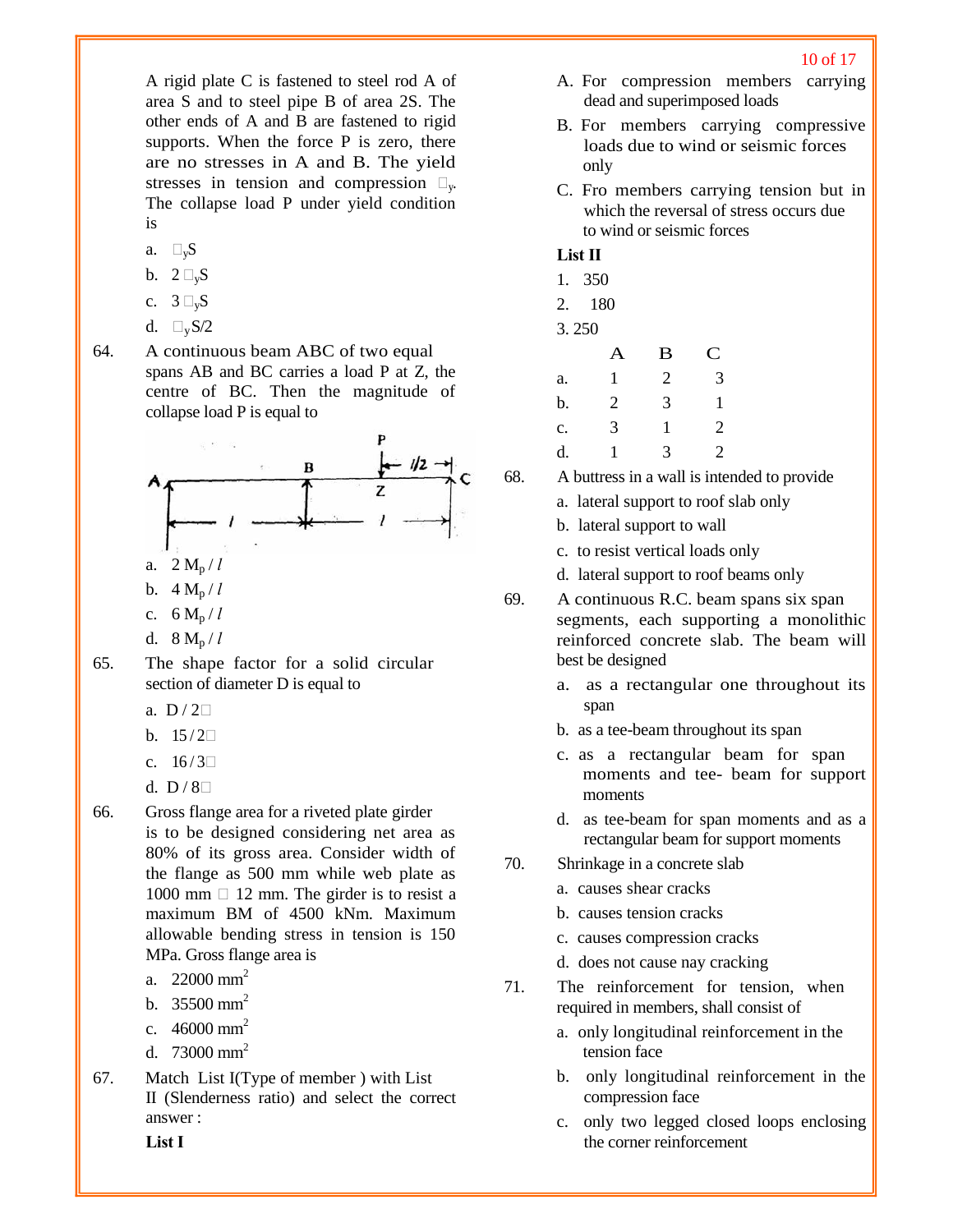- d. both longitudinal and transverse reinforcement
- 72. The codal provisions recommend minimum shear reinforcement in the form of stirrups in the beams :
	- 1. to cater for any torsion in the beam section
	- 2. to improve ductility of the crosssection
	- 3. to improve dowel action of longitudinal tension bars

- a. 1, 2 and 3 are correct
- b. 2 and 3 are correct
- c. Only 1 is correct
- d. Only 2 is correct
- 73. The specified span to depth ratios of beams satisfying the limits of vertical deflection are for spans up to 10 m.
	- 1. for higher spans, these are to be modified by multiplying the ratio y (10/span in metrer)
	- 2. For higher spans, these are to be modified by multiplying the ratios by (span in metre/10)
	- 3. They get further modified depending on area and type of tension reinforcement
	- 4. However, they of not change further with the area and type of compression reinforcement

Select the correct answer using the codes given below :

- a. 1 and 3 are correct
- b. 2 and 3 are correct
- c. 1 and 4 are correct
- d. 2 and 4 are correct
- 74. When the tendon of a rectangular prestresses beam of cross-sectional area A is subjected to a load W through the centroidal longitudinal axis of beam, (where  $M =$  maximum bending Moment and  $Z =$  section modulus) then the maximum stress in the beam section will be

$$
a. \quad \frac{W}{A} \stackrel{\square}{Z} \frac{M}{Z}
$$

b.  $\frac{W}{A} \frac{\Box M}{Z}$ c.  $\mathop{\mathrm{A}}\limits^{\mathop{\mathrm{A}}}_{\mathop{\mathrm{W}}\limits}$   $\mathop{\mathrm{M}}\limits^{\mathop{\mathrm{I}}\limits^{\mathop{\mathrm{I}}}}$ d.  $\frac{A}{W}$   $\frac{Z}{M}$ 

75. Which of the following deformations are important in case of deep beams when compared to flexure along?

- a. shear
- b. axial
- c. torsional
- d. bearing
- 76. The maximum depth of neutral axis for a beam with ad as the effective depth, in limit state method of design for Fe 415 steel is
	- a. 0.46 d
	- b. 0.48 d
	- c. 0.50 d
	- d. 0.53 d
- 77. The load factor to be used for plastic design of steel structures for dead load and imposed load is
	- a. 2.2
	- b. 2.0
	- c. 1.7
	- $d$  1.5
- 78. Match List I with list II and select the correct answer :

# **List I**

- A. A rubber bulldozer gives better output
- B. A bulldozer mounted on crawler tracks gives better output
- C. A rubber tyred bulldozer
- D. A crawler mounted bulldozer

## **List II**

- 1. While working on earth or soft ground
- 2. Results in lesser operator fatigues
- 3. Has greater use and versatility on jobs
- 4. When working on a hard surface

|    | A              | B | $\mathbf C$ | D |
|----|----------------|---|-------------|---|
| a. | $\overline{2}$ | 1 | 4           | 3 |
| b. | 4              | 1 | 2           | 3 |
| c. | 2              | 3 | 4           | 1 |
| d. | 4              | 3 | 2           |   |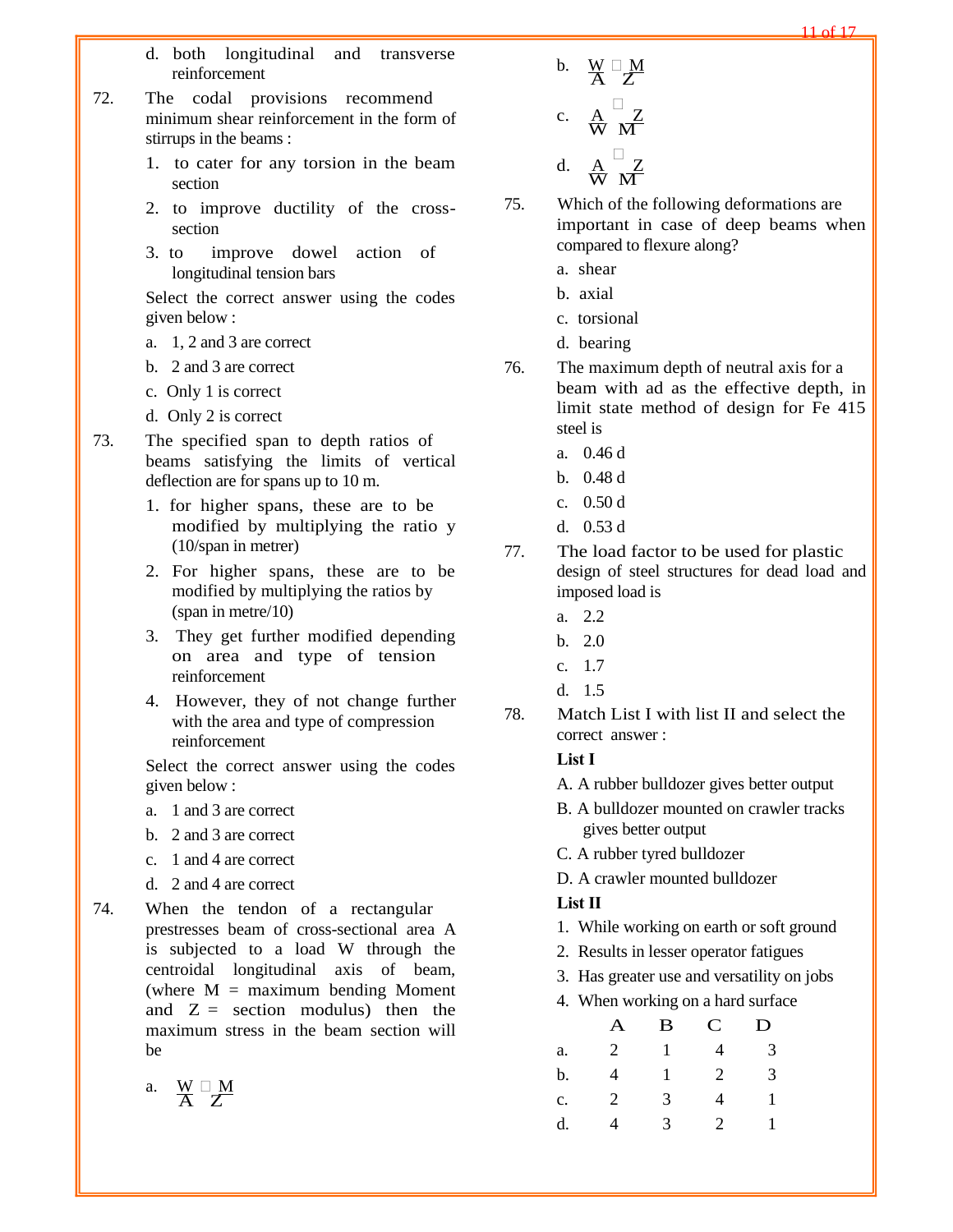- 79. A compression member has a centre to centre length of 4.0 m. It is fixed at one end and hinged at the other end. The effective length of the column is
	- a. 4.0 m
	- b. 3.2 m
	- c. 2.8 m
	- d. 2.6 m
- 80. Deck bridges have the main disadvantage that
	- a. their compression flanges have no lateral support
	- b. the traffic is exposed to winds
	- c. it is not possible to provide portal bracings
	- d. the road level has to be very high
- 81. If  $\Box_{\text{cbc}}$  is permissible compressive stress in flexural compression in  $N/mm^2$  in service, the modular ratio is of the order of
	- a.  $280/3$   $\Box$ <sub>chc</sub>
	- b.  $280/4$   $\Box_{\rm chc}$
	- c. 19
	- d. 13
- 82. In a Pedestal, the factor by which the effective length should not exceed the least lateral dimension is
	- a. 2
	- b. 3
	- c. 4
	- d. 5
- 83. The losses in prestress in pre-tensioning system are due to
	- 1. elastic deformation of concrete when wires are tensioned successively
	- 2. friction
	- 3. shrinkage and creep of concrete

- a. 1, 2 and 3
- b. 2 and 3
- c. 1 alone
- d. 3 alone
- 84. Match list I with List II and select the correct answer :

## **List I(Type of mixers)**

- A. Tilting, drum type concrete mixers
- B. Pan type concrete mixers
- C. Portable tilting drum type concrete mixers
- D. Portable non-tilting drum type concrete mixers

#### **List II(Characteristics)**

- 1. Are very efficient especially with stiff mixes and the drum rotates about a vertical axis
- 2. Are meant for small, scattered jobs using small-sized aggregates
- 3. Are fed from on side of the drum while the mixed concrete is discharged from the other end and the drum rotates about a horizontal axis
- 4. Are best suited for large sized aggregates as in mass concrete

|    | A              | B | $\mathbf C$ | D |
|----|----------------|---|-------------|---|
| a. | $\overline{2}$ | 3 | 4           | 1 |
| b. | 4              | 1 | 2           | 3 |
| c. | 2              |   | 4           | 3 |
| d. | 4              | 3 | 2           |   |

85. Match List I with List II and select the correct answer :

## **List I(Vibrators)**

- A. Vibrating tables
- B. Screed vibrators
- C. Internal vibrators
- D. Form vibrators

#### **List II(Application)**

- 1. For thin tunnel linings
- 2. for mass concrete work
- 3. Fro precasting concrete members
- 4. for thin slabs, pavements and floors

|                | A | B | $\mathbf C$ | D |
|----------------|---|---|-------------|---|
| a.             | 3 | 1 | 2           | 4 |
| b.             | 2 | 4 | 3           | 1 |
| $\mathbf{c}$ . | 3 | 4 | 2           | 1 |
| d.             | 2 | 1 | 3           | 4 |

86. An equipment of purchased of Rs. 40, 000 and is fully depreciated by straight line method over 8 years. Considering interest on average annual cost at 15 p.a., the charge on the Company due to use of this equipment, if made uniformly over the 8 years, is

- a. Rs. 5,750
- b. Rs. 8,000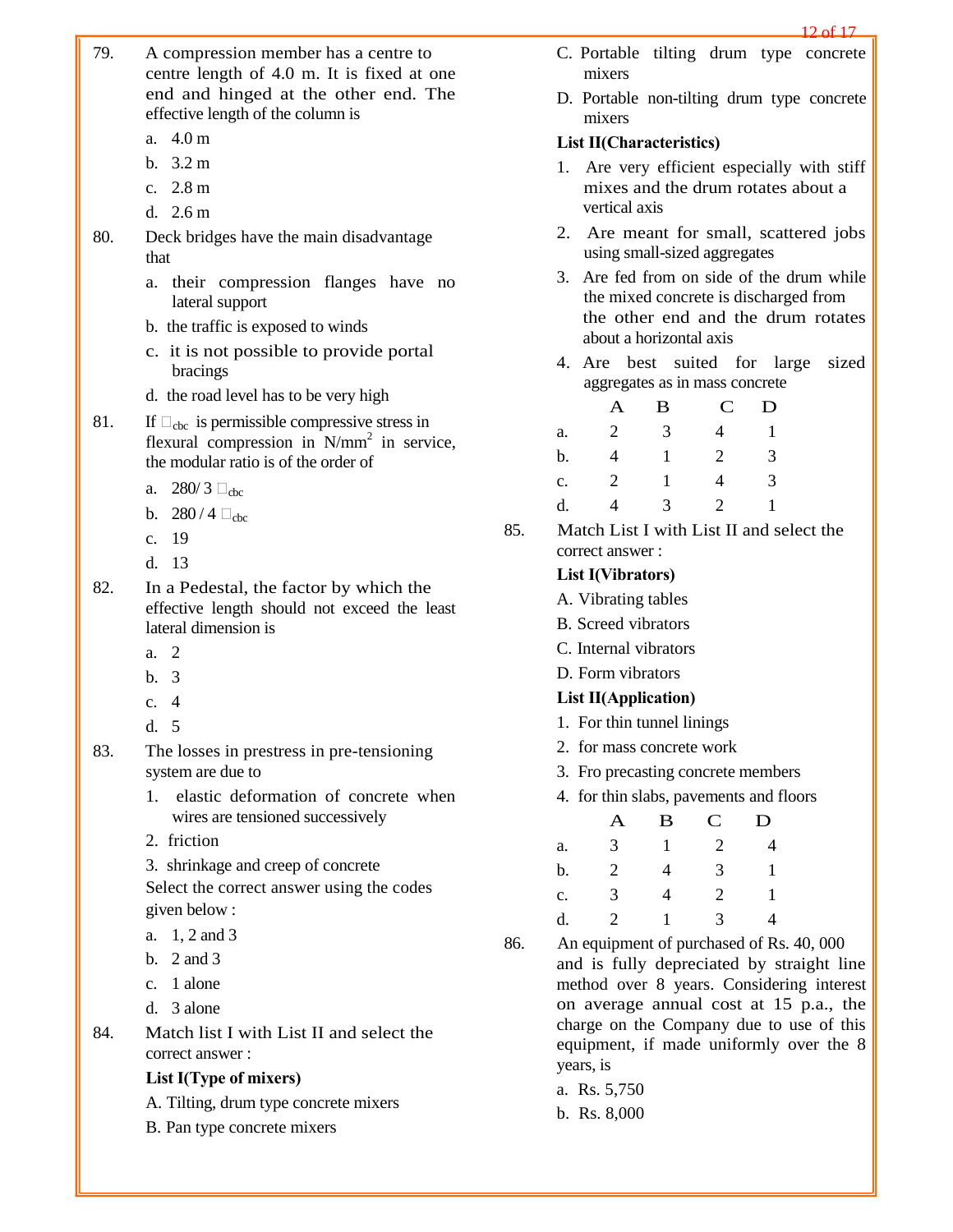c. Rs. 8,350

d. Rs. 14,000

- 87. Which of the following are the disadvantages of non-tilting type concrete mixers ?
	- 1. They are not favoured when large sized aggregates are use d
	- 2. Mixing of the concrete occurs through both rolling and pulling from buckets
	- 3. Content of fines is increased
	- 4. They are no easy to clean

Select the correct answer using the codes given below :

- a. 1, 2 and 3
- b. 1, 3 and 4
- c. 1, 2 and 4
- d. 2, 3 and 4
- 88. Match List I with List II and select the correct answer :

#### **List I (Type of cranes)**

- A. Hydraulic crane
- B. Electric overhead crane
- C. Travelling bridge crane
- D. Hammerhead crane
- List II(Characteristics)
- 1. Has legs moving on tracks laid on the floor
- 2. Has cantilever arms on both sides
- 3. Has the unique advantage that the boom length and the angle can be changed during operation
- 4. Has three-way motion in mutually perpendicular directions

|    | A | B | $\mathbf C$ | D              |
|----|---|---|-------------|----------------|
| a. | 3 | 2 |             | $\overline{4}$ |
| b. | 1 | 4 | 3           | $\overline{2}$ |
| c. | 3 | 4 |             | $\overline{2}$ |
| d. |   | 2 | 3           | 4              |

- 89. The norm for providing standby equipment for one shift operation is
	- a. 5%
	- b. 10%
	- c. 20%
	- d. 30%

In the network given above, the maximum number of shovels and dumpers required are

- a. 6 shovels and 14 dumpers on days 9 and 10
- b. 24 shovels and 10 dumpers on days 3 and 4
- c. 30 shovels and 90 dumpers on all days
- d. 10 shovels and 24 dumpers on day s3 and 4
- 91. For cleaning and grubbing of construction site of 15000 m3 area, a bulldozer is used which has effective width of 2 m of the blade and an average speed of 2.5 kmph. If hiring charges of bulldozer are Rs. 500/hr., then cost per  $m^2$  is
	- a. Rs. 10
	- b. Rs. 12
	- c. Rs. 15
	- d. Rs. 18

92.

In the network given above, the critical path of activities is

- a. A-C-H
- b. B-E-F-H
- c. A-D-E-F-H
- d. A-D-E-G
- 93. The probability that the load on a scaffolding will exceed the design load of 3 tonnes is 0.15. At the same time, the probability that the strength of the scaffolding will be more than 3 tonnes is 0.85. The probability that the scaffolding will fail is
	- a. 0.2775
	- b. 0.1275
	- c. 0.0225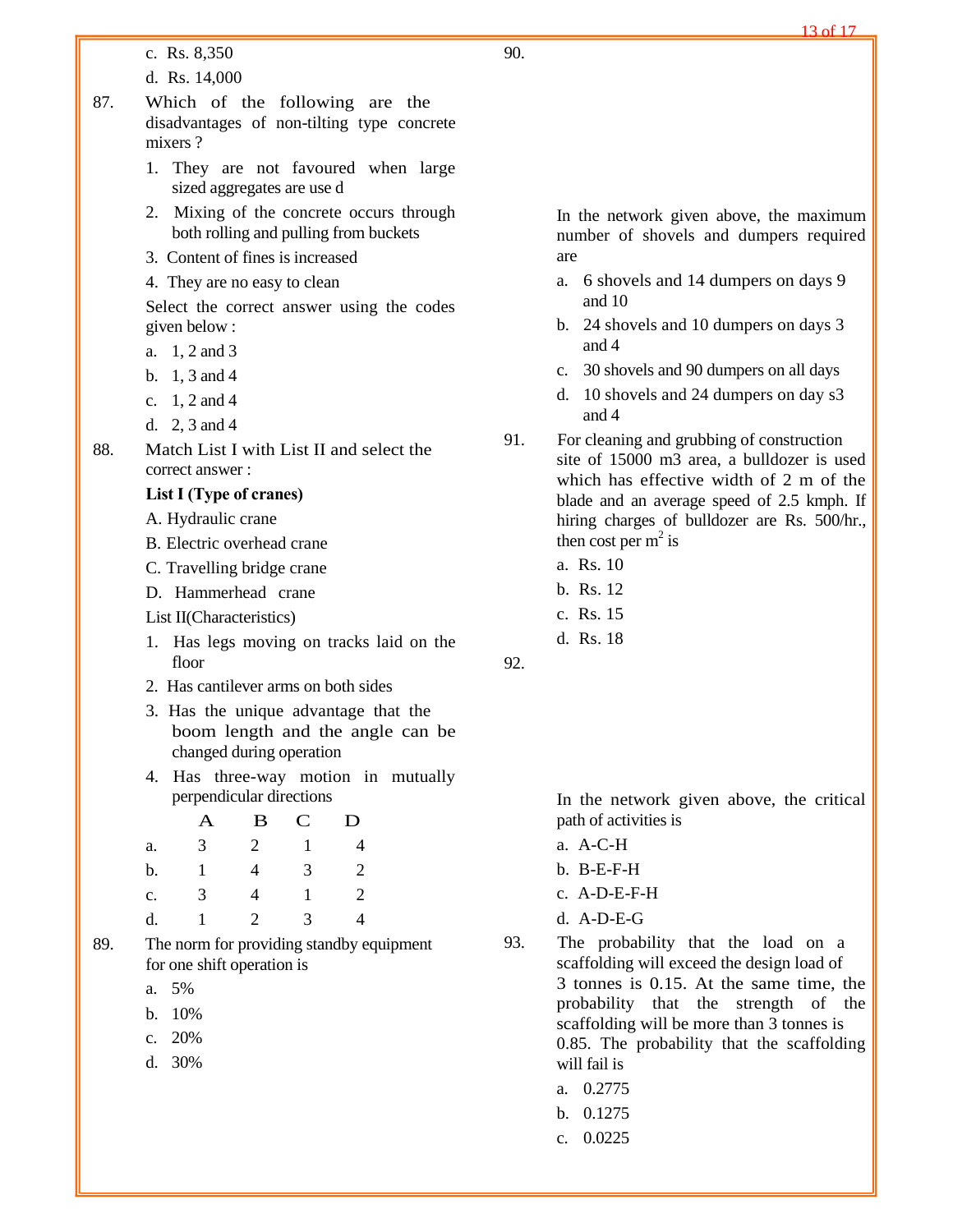14 of 17

#### d. 0.0020

- 94. The optimum duration is the
	- a. the summation of normal-durations of each activity in the project
	- b. summation of the normal-duration of activities on critical path
	- c. one, which givens minimum total cost for completing the project
	- d. summation of crash-time of activities on critical path
- 95. In order to investigate a method of leastcost scheduling, which of the following assumptions are made ?
	- 1. the planned duration of an activity can be any whole day value between the normal and crash duration
	- 2. the direct cost of an activity is linear between he normal and crash direct costs
	- 3. The overhead costs I linear during the entire project.

Select the correct answer using the codes given below :

- a. 1 and 2
- b. 1 and 3
- c. 2 and 3
- d. 1, 2 and 3
- 96. Which one of the following statements applies to the declining balance method of depreciation accounting?
	- a. Uniform write-off of cost throughout the service is aimed
	- b. Greater write-off in the early years is aimed
	- c. Smaller write-off in early years is aimed
	- d. A varying rate of depreciation is applied on the basis of marker value of the assets
- 97. In selecting a roller I-section for a simplysupported beam, along with minimum sectional modulus, a minimum value of span/depth ratio is also ensured. This is stipulated to ensure that
	- a. the buckling of beam does not take place
	- b. the shear stress in beam remains within permissible limit
- c. the deflection of beam remains within permissible limit
- d. the bending stress in compression is within permissible limit
- 98. Assertion (A) : Trees which have broad leaves and shed in the autumn are classified as hard woods, while trees having needle-like leaves, broadly evergreen are classified as soft woods.

Reason (R) : The term hard wood and

- a. Both A and R are true and R is the correct explanation of A
- b. Both A and R are true but R is NOT the correct explanation of A
- c. A is true but R is false
- d. A is false but R is true
- 99. Assertion (A) : Flash set is the stiffening of the cement paste within a few minutes after mixing.

Reason (R) : Flash set occurs due to insufficient gypsum to control the rapid reaction of  $C_3A$  with water.

- a. Both A and R are true and R is the correct explanation of A
- b. Both A and R are true but R is NOT the correct explanation of A
- c. A is true but R is false
- d. A is false but R is true
- 100. Assertion (A) : The amount of cement past should be sufficient to cover the surface of all particle for proper workability and bond.

Reason (R) : The water -cement ratio is fixed accordingly.

- a. Both A and R are true and R is the correct explanation of A
- b. Both A and R are true but R is NOT the correct explanation of A
- c. A is true but R is false
- d. A is false but R is true
- 101. Assertion (A) : the coefficient of friction is the ratio of limiting frictional force to normal reaction between two bodies in contact and one body being just on the sliding on the other.

Reason (R) : The limiting friction is the maximum value of frictional force, which comes in to play, when a body just begins to slide over the surface of the other body.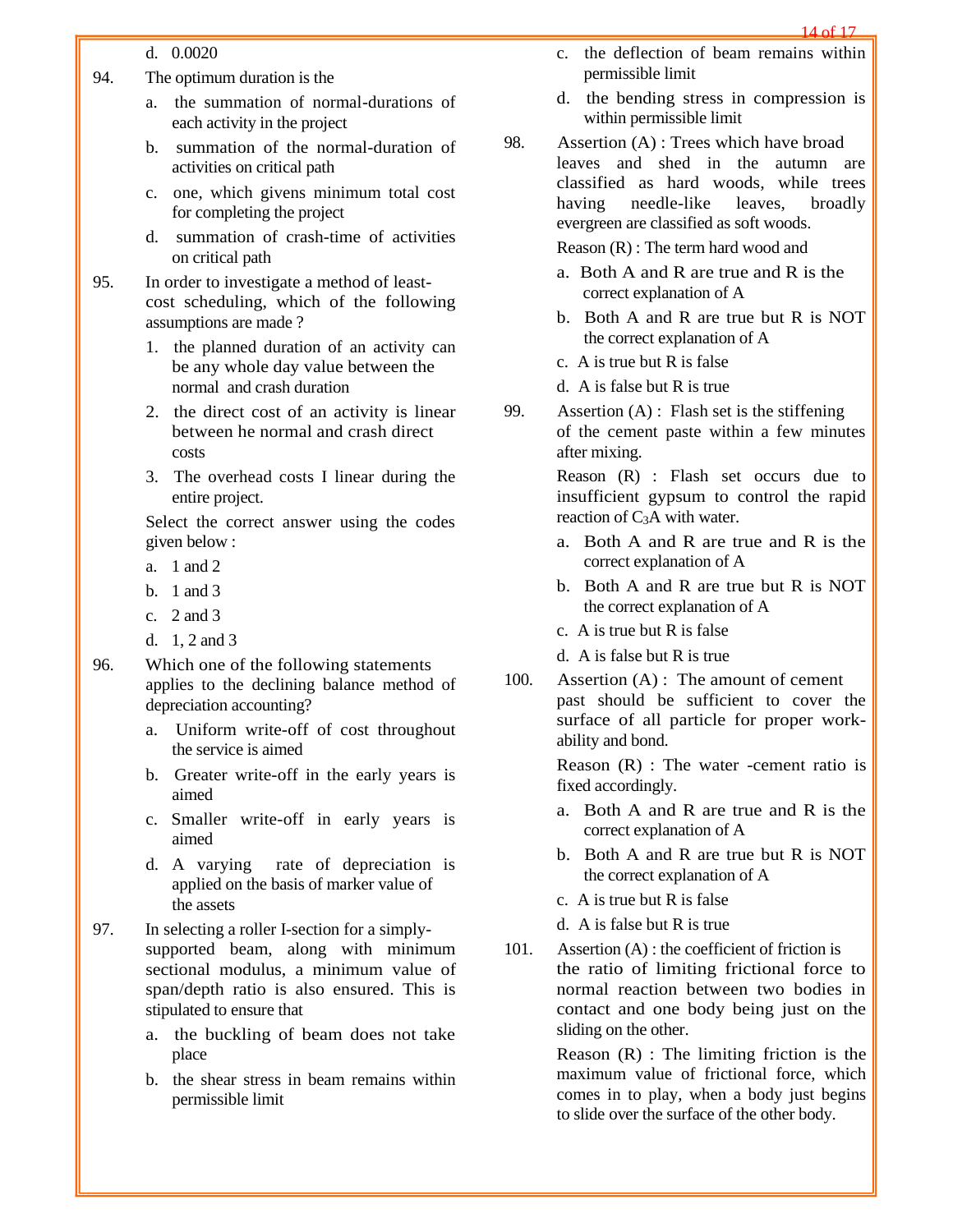- a. Both A and R are true and R is the correct explanation of A
- b. Both A and R are true but R is NOT the correct explanation of A
- c. A is true but R is false
- d. A is false but R is true
- 102. Assertion (A) : The bending moment at a section of a simply supported beam is a maximum.

(i) in the case of a concentrated load, where the S.F. changes sign.

(ii) in the case of u.d.l where shearing force is zero.

Reason (R) : Actually in both the above cases shearing force should be zero at the section of maximum being moment, because  $dM/dx = f = 0$ , to satisfy the maxima condition.

- a. Both A and R are true and R is the correct explanation of A
- b. Both A and R are true but R is NOT the correct explanation of A
- c. A is true but R is false
- d. A is false but R is true
- 103. Assertion (A) : The principle of superposition for deflection of beams subjected to a number of loads can be applied in the case of large deformation.

Reason (R) : In the principle of superposition, the resultant deflection s due to each load acting separately.

- a. Both A and R are true and R is the correct explanation of A
- b. Both A and R are true but R is NOT the correct explanation of A
- c. A is true but R is false
- d. A is false but R is true
- 104. Assertion (A) : In the working stress design method the internal stresses at a section of member are computed for factored loads.

Reason (R) : In the working stress design method it is ensured that the internal stresses due to working loads are less than the allowable stresses.

- a. Both A and R are true and R is the correct explanation of A
- b. Both A and R are true but R is NOT the correct explanation of A
- c. A is true but R is false
- d. A is false but R is true
- 105. Assertion (A) : The salvage value is less in the initial period of the equipment and increases as the equipment ages.

Reason (R) : The salvage value of an equipment is the actual amount the at can be realized on a trade-in for a replacement machine.

- a. Both A and R are true and R is the correct explanation of A
- b. Both A and R are true but R is NOT the correct explanation of A
- c. A is true but R is false
- d. A is false but R is true
- 106. Assertion (A) : Knots, one of the common features in wood, are associated with the beginning of branches.

Reason (R) : Knots greatly improve the workability.

- a. Both A and R are true and R is the correct explanation of A
- b. Both A and R are true but R is NOT the correct explanation of A
- c. A is true but R is false
- d. A is false but R is true
- 107. Assertion (A) : More uniformly burnt bricks are obtained form a downward draught kiln.

Reason (R) : The bricks are laid in a circular form in their kiln.

- a. Both A and R are true and R is the correct explanation of A
- b. Both A and R are true but R is NOT the correct explanation of A
- c. A is true but R is false
- d. A is false but R is true
- 108. Assertion (A) : The higher percentage of Tricalcium silicate in cement results in rapid hardening with an early gain in strength at a higher heat of hydration.

Reason (R) : A higher percentage of dicalcium silicate in cement results in rapid slow hardening and less heat of hydration and greater resistance to chemical attack.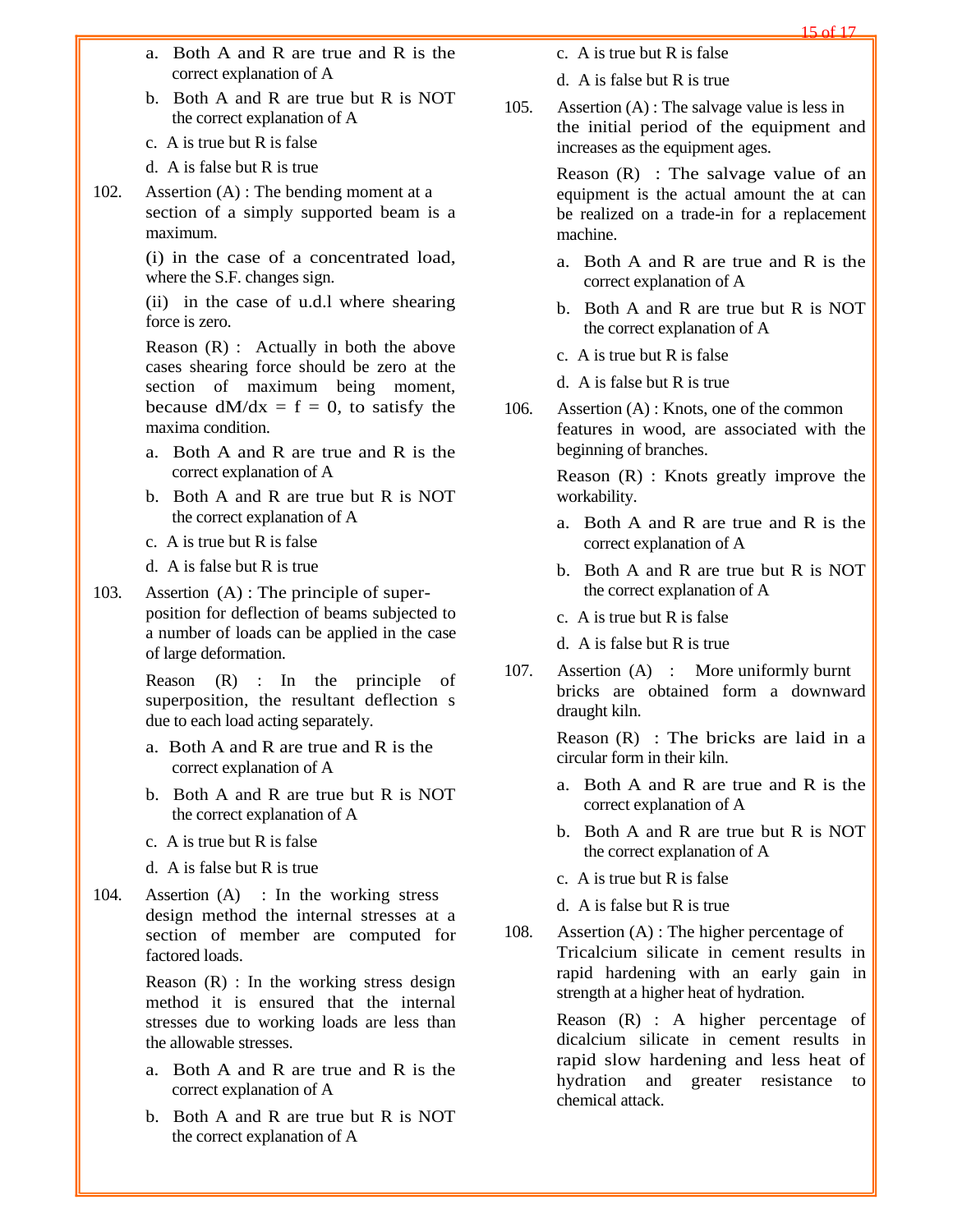- a. Both A and R are true and R is the correct explanation of A
- b. Both A and R are true but R is NOT the correct explanation of A
- c. A is true but R is false
- d. A is false but R is true
- 109. Assertion (A) : For a given composition, a finer cement will develop strength and generate heat more quickly than a coarse cement.

Reason (R) : The reaction between water and cement starts on the surface of the cement particles and in consequence the greater the surface area of a given volume of cement, the grater the hydration.

- a. Both A and R are true and R is the correct explanation of A
- b. Both A and R are true but R is NOT the correct explanation of A
- c. A is true but R is false
- d. A is false but R is true
- 110. Assertion (A) : The strain and stress system for a bar of length '*l*' subjected to an axial pull will be the same whether both ends of the bar are free or one end is fixed

and the other end is free.

Reason (R) : Rigid body displacements have no effect on the elastic deformations.

- a. Both A and R are true and R is the correct explanation of A
- b. Both A and R are true but R is NOT the correct explanation of A
- c. A is true but R is false
- d. A is false but R is true
- 111. Assertion (A) : for a section having an axis of symmetry, there will not be twisting if the loading axis coincides with the symmetrical axis.

Reason (R) : The plane of loading contains the bending axis.

- a. Both A and R are true and R is the correct explanation of A
- b. Both A and R are true but R is NOT the correct explanation of A
- c. A is true but R is false
- d. A is false but R is true

112. Assertion (A) : A beam of fixed length and for given weight of material, a rectangular cross-section provides the greatest possible moment of resistance.

> Reason  $(R)$ : In a beam of 1 cross-section, more material is positioned near the outer fibres representing regions of greatest stress and hence is stronger than beam of rectangular cross-section.

- a. Both A and R are true and R is the correct explanation of A
- b. Both A and R are true but R is NOT the correct explanation of A
- c. A is true but R is false
- d. A is false but R is true
- 113. Assertion (A) : Whenever a column section is subjected to an eccentric loading, it causes a direct stress, as well as the being stress to come into play. Since both these stresses act normal to the crosssection, these can be algebraically added into a single resultant stress.

Reason (R) : The maximum and minimum intensities of stress at the base of the column are

$$
p_{max} = \underbrace{W}_{b} \underset{\square}{\square} 1 + \underbrace{\square}_{b} \underset{\square}{\square}
$$
\n
$$
p_{min} = \underbrace{W}_{b} \underset{\square}{\square} \underset{\square}{\square} \underset{\square}{\square}
$$

where

 $W =$  weight of column per unit length. b

 $=$  width of the column

- $c =$  eccentricity of the load.
- a. Both A and R are true and R is the correct explanation of A
- b. Both A and R are true but R is NOT the correct explanation of A
- c. A is true but R is false
- d. A is false but R is true
- 114. Assertion (A) : The intensity of the longitudinal stress is on half of the intensity of hoop-stress of hoop-stress or circumferential stress in a thin cylindrical shell subjected to internal pressure.

Reason (R) : The stress in the longitudinal and circumferential directions develop when a thin cylindrical shell is subjected to